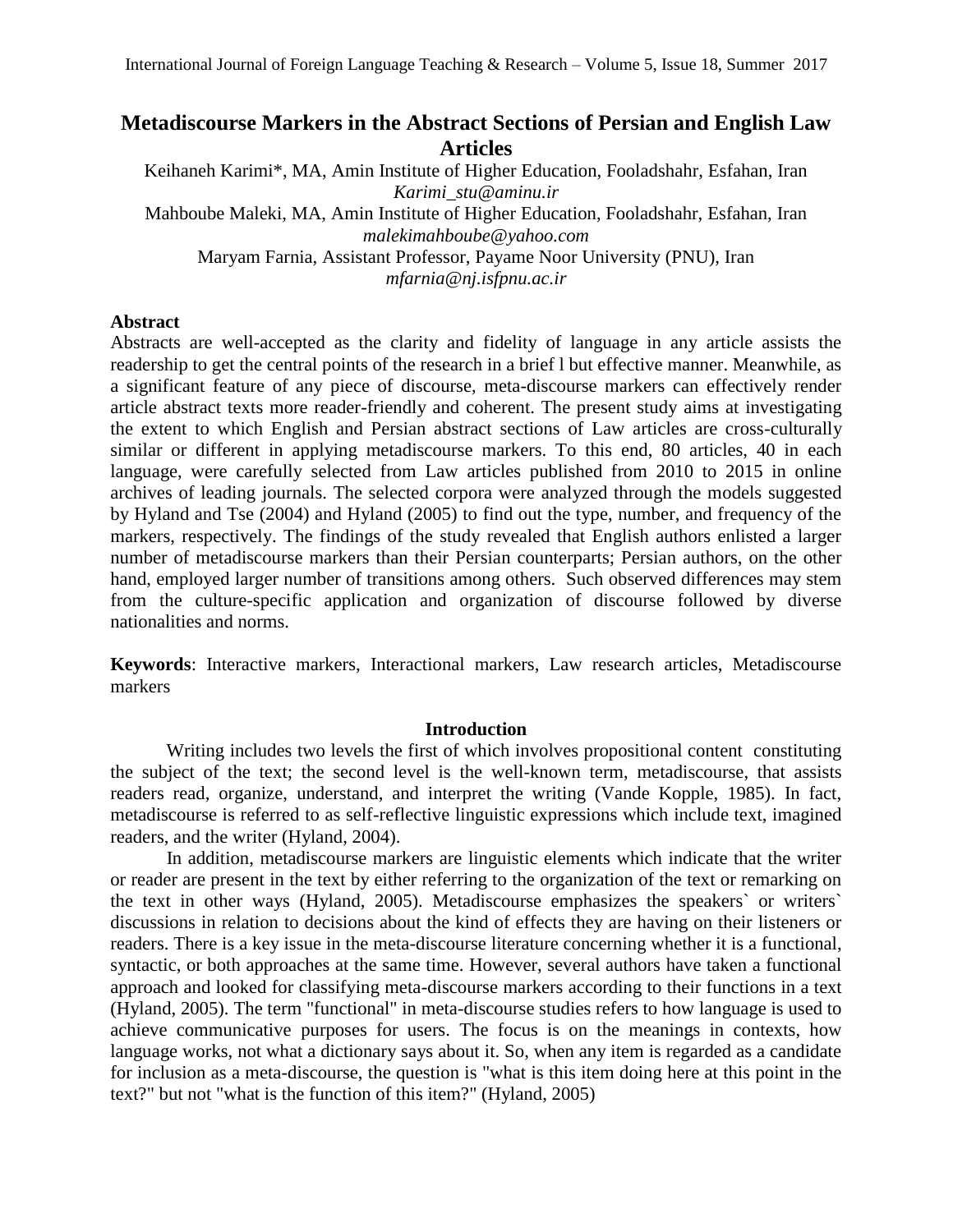The study of learners` culture has long been the subject of various investigations (i.e. Fox, 1994; Ramanathan & Kaplan, 1996a, 1996b; Atkinson, 1997; Carson, 1998; & Nelson, 1998) the outcomes of which have enabled the researchers to predict particular behaviors and, consequently, facilitate the teaching/learning process. Therefore, investigating metadiscourse markers can be an effective approach for finding and emphasizing the differences between genres and cultures. As Kaplan (1996) maintained, contrastive rhetoric is utilized as an important yard scale for considering the differences in written texts as well as various discourse; easing the clear comparison between the cultural and linguistic norms of different ESL/EFL writers with their native counterparts. Hence, the rhetorical use of metadiscourse markers in written texts might be culture dependent varying from one culture or language to another (Attaran, 2014). Finally, the idea which MDMs are an indispensable part of texts has been supported by Hyland  $\&$ Tse (2004) as:

 Meta-discourse is thus an aspect of language which provides a link between texts and disciplinary culture, helping to define the rhetorical context by revealing some of the expectations and understandings of the audience for whom a text was written. (p. 175)

 Several studies have examined metadiscourse markers in different sections of research articles, e.g. abstract (Gholami and Ilghami, 2016; Gillaerts and Van de Velde, 2010; Jalilifar&Alipour, 2007; Khedri, Chan, and Ebrahimi, 2013; Marandi, 2003; Mocanu, 2015; Ozdemir and Longo, 2014; Rashidi and Alihosseini, 2012), introductions (Farzannia and Farnia, 2016; Kawase, 2015; Salar and Ghonsooli, 2016), results and discussions (Khedri, Ebrahimi and Chan, 2013; Kuhi and Mousavi, 2015), conclusion sections (Estaji and Vafaeimehr, 2015; Mirshamas and Alami, 2013), or across all sections of research articles (Abdi, 2012, [Mur-](http://www.sciencedirect.com/science/article/pii/S0378216611001366)[Dueñas,](http://www.sciencedirect.com/science/article/pii/S0378216611001366) 2011).

 Although several studies have been conducted to compare metadiscourse markers in research articles, few studies have been conducted to compare these markers in abstract sections of law articles. Accordingly, the present study aimed at filling this gap by researching the use of metadiscourse markers in different law articles with the ultimate goal of contributing valuable findings to the available body of findings. The outcomes would help the researchers in the field of law, ESL/EFL teaching and learning, sociocultural pragmatic and ESP research to expand their respective areas of research and also help learners learn more effectively. .

# **The Concept of Metadiscourse**

# **Review of Literature**

The term metadiscourse was invented by Harris (1959) to propose how to perceive language in use and how the writers and speakers try to guide a reader to understand a text. Since then it has been used by other authors such as Williams (1981), Vande Kopple (1985), and Crismore (1989). Later, Vande Kopple (1985) defined meta-discourse as "discourse about discourse or communication about communication which refers to the writer's or the speaker's linguistic manifestation in his/her text for interacting with his/her readers or receivers". According to William (1981), metadiscourse is discourse about discourse, proposed to direct rather than inform readers. Crismore (1983) refers to metadiscourse as the author's intrusion into his/her discourse, either explicitly or non-explicitly, to direct rather than inform, indicating to the readers how to realize what is said and is meant in the main discourse and how to "take" the authors. Hyland (2005) and Dafouz-Milne (2008) stated that meta-discourse is a term which is based on a view of writing or speaking as a social engagement.

Hyland (2005) suggested a model of classifying metadiscourse markers (MDMs), namely, interactive and interactional. The interactive MDMs are related to the ways of organizing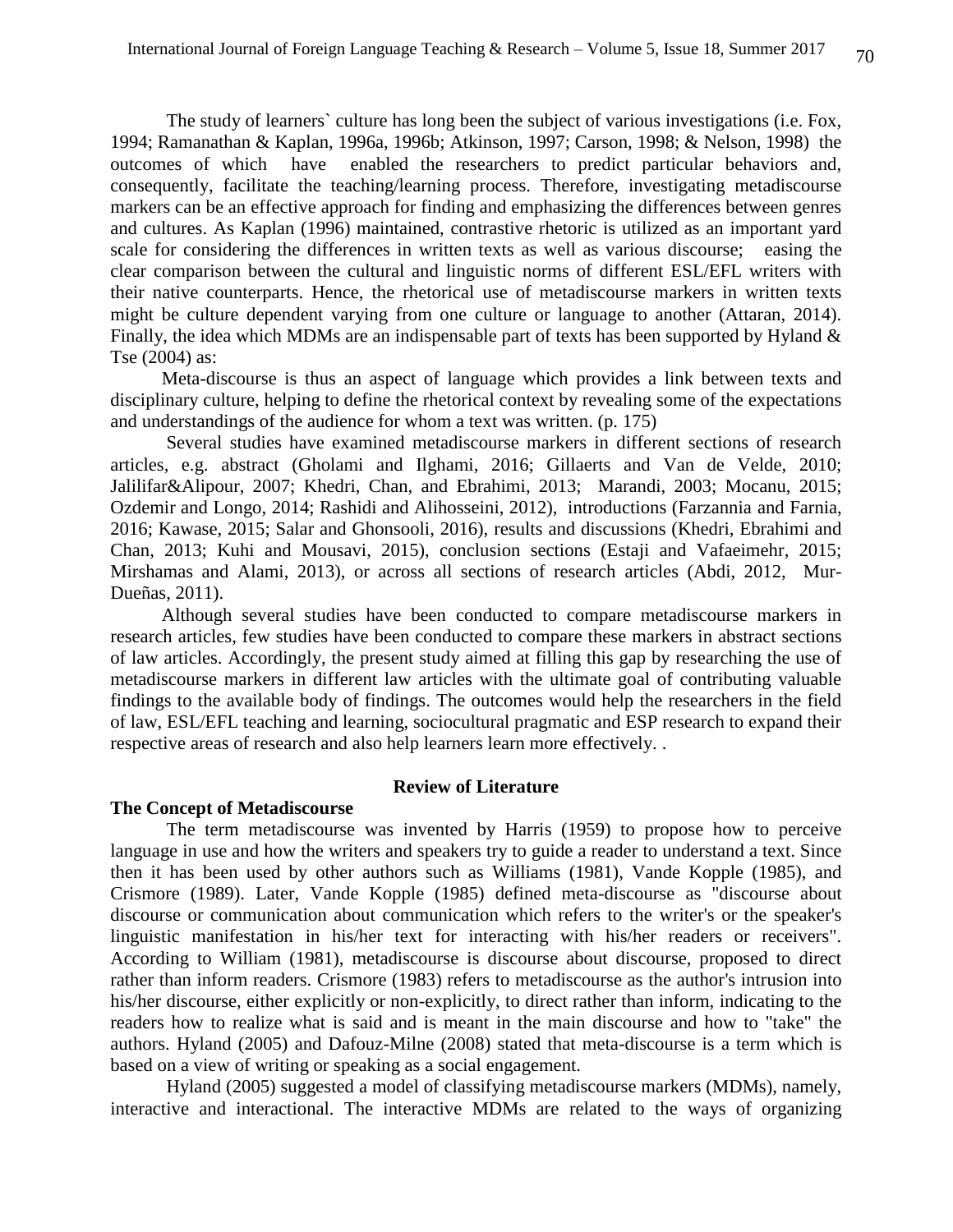discourse to predate reader's knowledge and reveal the writer's assessment of what needs to be made explicit to limit and guide what may be recovered from the text. Its categories are: transition markers, sequencers, code glosses, frame markers, evidential and endophoric markers. The interactional MDMs entail the writer's attempts at controlling the degree of personality in a text, creating an appropriate relationship to his or her information, arguments, and audience, marking the level of intimacy, the expression of attitude, the communication of commitments, and the extent of reader involvement. The interactional category includes the strategies; hedges, boosters, attitude markers, self-mentions, and engagement markers. Another model introduced by Hyland and Tse (2004) is the interactive classification that consists of transitions, frame markers, endophoric markers, evidential, and code glosses.

Metadiscourse markers have various meanings. Indeed, in the related literature several classificatory schemes have been proposed for categorizing these markers. Using Lautamatti's (1978) classification and Williams' (1981) work, Vande Kopple (1985) presented two major kinds of metadiscourse markers: textual and interpersonal. In effect, Vande Kopple`s (1985) categories involve text connectives, code glosses, illocution markers, validity markers, narrators, attitude markers, and commentaries. This classification was found to be ambiguous in that it was very problematic for the researchers to put into practice (Hyland, 2005).

In addition, Crismore, Markkanen, and Steffensen (1993) attempted to improve Vande Kopple's (1985) metadiscourse classification. Despite some modifications that Crismore and his associates (1993) had done in the previous classification system, some problems of ambiguity were still present.

To alleviate the aforementioned shortcomings, Hyland and Tse (2004) offered a new model for classification of metadiscourse markers which informed the present study. The model assumes two major classifications for metadiscourse: interactive and interactional. The interactive one contains the strategies of transitions, frame markers, endophoric markers, evidentials, and code glosses and the interactional one features hedges, boosters, attitude markers, self-mentions and engagement markers strategies. Hyland (2005) believed that the interactive part concerns the writer's consciousness of a participating audience and the ways he or she looks for accommodating its possible interests, knowledge, rhetorical expectations, and processing abilities. The interactional part includes the ways writers do interaction by interfering and commenting on their message. This proposed model is specially named as "a model of metadiscourse in academic texts" (Zarei&Mansoori, 2011).

Metadiscourse markers play a significant role in persuasive writing and act as persuasive tools writers employ in their texts to influence their readership. Hyland (2005) mentions that metadiscourse markers might help the art of persuasion by virtue of the fact that they encourage logical appeal once they directly associate ideas with arguments, and depict approval if they are consistent with the reader's way of thinking.

In the study reported in this article, abstract sections of journal articles were analyzed since this section is an important first part presenting the gist of what is going to follow. It has been a long time since research article abstracts became a part of a standard rule in admitting and publishing articles among the discourse community of scholars (Ghafar Samar and Yazdanmehr, 2013). As Miller (1984) showed in her article on Genre as social action, genres arise from the requirements of regular rhetorical situations, asking for sufficient response. As such, a research article abstract can be viewed as a social response. If this point of view is taken, however, the generic quality of an academic abstract is no longer defined in terms of specific lexis and syntax By contrast, it can be regarded as a case of interaction between individuals, performing in a social, institutional context. Abstract sections are to help readers learn about the most important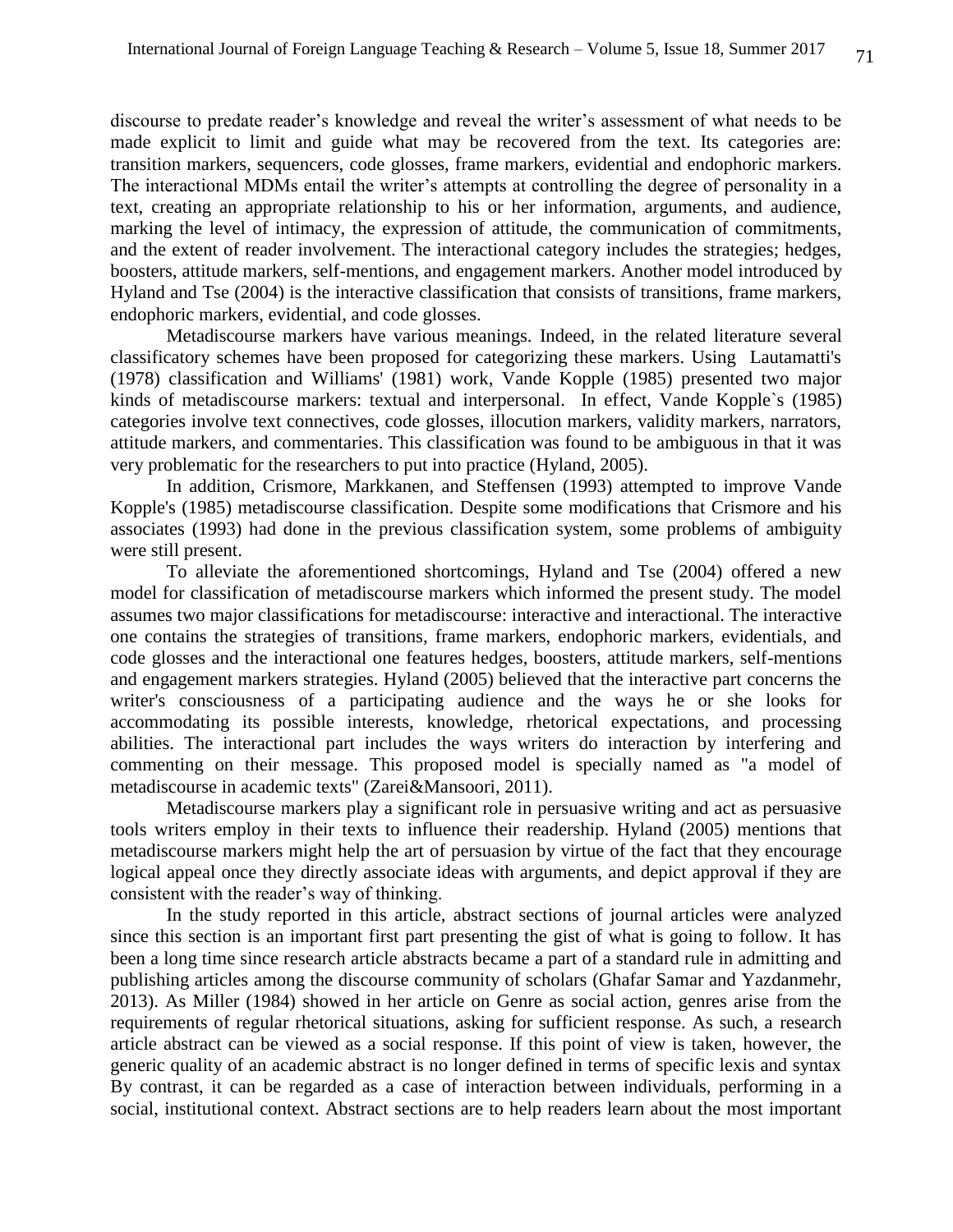aspects of a study persuading him/her about the importance it bears. Thus, learning how to prepare an abstract is an important stepstone for novice writers to enter the discourse community of their disciplines (Garcia-Calvo, 2002).

### **Previous Studies**

Metadiscourse has been broadly investigated from different perspectives and with various purposes. In an early study, Crismore et al. (1993) analyzed metadiscourse in persuasive composition written by American and Finnish university students to see the effect of culture and gender on the use of metadiscourse strategies. They used persuasive texts because these tend to focus more on elements of metadiscourse than other kinds of texts. These researchers believed that metadiscourse let the author, among other things, express his/her attitude towards text content and his/her probable reader; that is, the writer employs metadiscourse to make assessments about what he/she writes and to persuade the reader about the significance of the position presumed in the abstract and the study as a whole. They analyzed textual and interpersonal metadiscourse. The result of their study showed that both American and Finnish students utilize all the categories of metadiscourse suggested, and that there are cultural differences with regard to the quantity of types of discourse markers used. This study suggested that as the abstract section has been defined as a persuasive text, it would be effective to study the metadiscourse used by the authors. In 2002, García-Calvo offered that there might be cultural and disciplinary differences in the styles of persuasion used in abstracts. However, these differences have not been completely investigated for this kind of texts. In another study in the same year, Garcia- Calvo (2002) analyzed 400 abstracts of Linguistics and Bioscience, randomly selected from the texts in twelve Books of Abstracts of scientific conferences and congresses written by Spanish and English authors based on Crismore et al. (1993) classification. The categories of interpersonal metadiscourse were: (a) hedges, (b) certainty markers, (c) attributors, (d) attitudinal markers, and (e) commentaries. The corpus was analyzed by examining the writers' use of interpersonal metadiscourse. The results showed that all the writers used at least one kind of interpersonal metadiscourse. It was also found that the English writers of the texts in each area used more metadiscourse markers than the Spanish ones.

Elsewhere, Gillaerts and Van de Velde (2010) investigated interactional metadiscourse in research article abstracts in the Journal of Pragmatics during the past 30 years. Increasing and lessening use of some metadiscursive models was found throughout these years among these abstracts which were published in the field of applied linguistics. In a similar study, Hu and Cao (2011) investigated the use of hedges and boosters in academic article abstracts. The corpus was 649 abstracts collected from 8 journals in applied linguistics written Chinese and English language. The purpose was to examine the use of hedging and boosting strategies in the two corpora. The results showed that abstracts published in English corpus used significantly more hedges than those published in Chinese.

Akbas (2012) analyzed metadiscourse markers in the abstract sections of master's theses across three groups: native speakers of Turkish, native speakers of English, and Turkish speakers of English in social sciences. Akbas (2012) attempted to find out how the writers of these theses employ metadiscourse markers and whether student writers from the same cultural background have a tendency to use similar rhetorical features to those of their mother tongue or match themselves with the language in which they are writing. Based on the metadiscourse classification of Hyland and Tse (2004), Akbas (2012) analyzed ninety randomly selected master's theses in the social sciences (30 per group). Although, the findings of Akbas's study indicated significant differences between the three groups of theses regarding the number of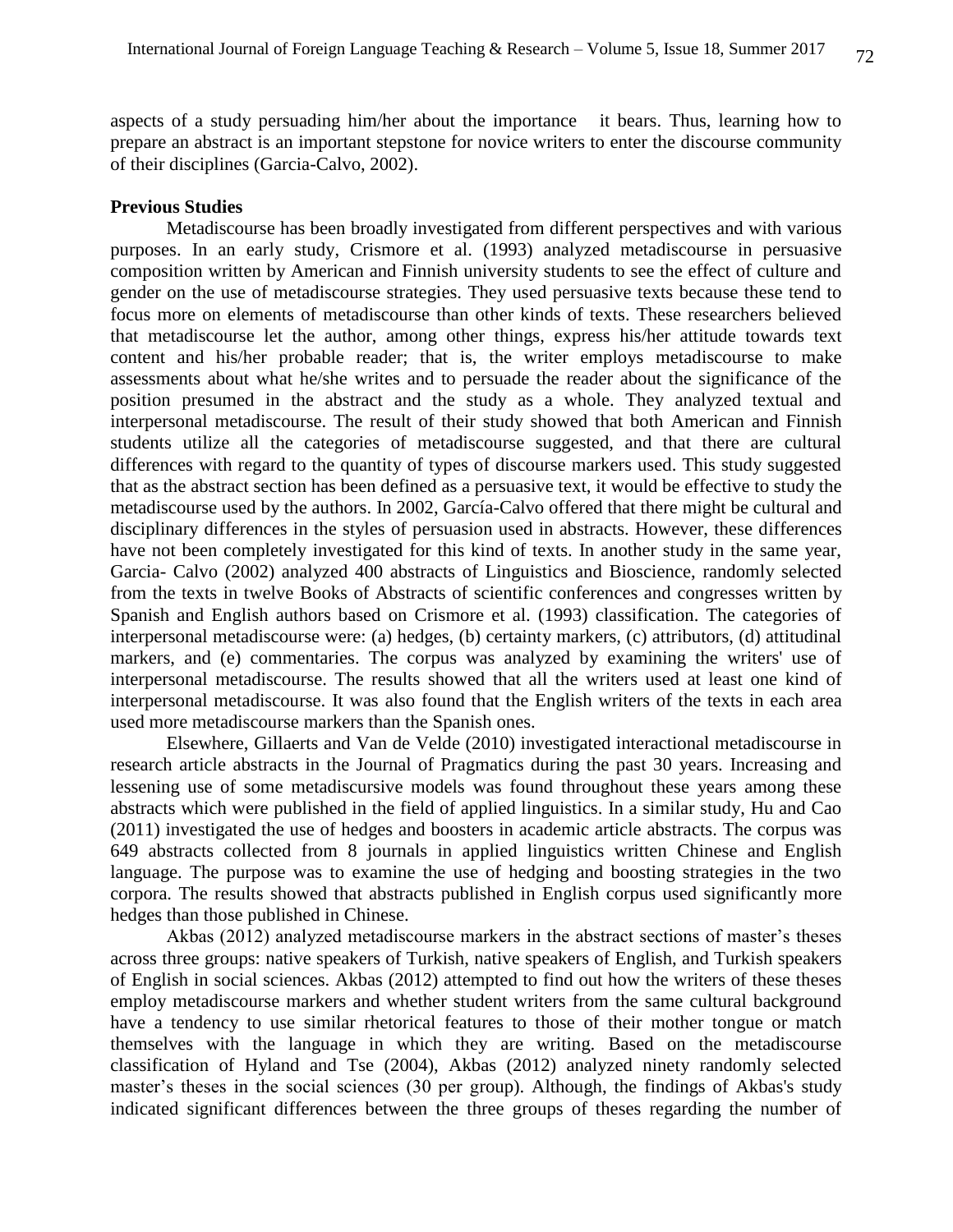occurrences of interactional metadiscourse markers, no significant difference was found in the case of interactive metadiscourse.

In a study conducted in an Iranian context, Ghafar Samar and Yazdanmehr (2013) analyzed interpersonal metadiscursive resources in research article (RA) abstracts written by Iranian applied linguists in English and Persian journals. They compared and contrasted 100 abstracts (50 Persian abstracts and 50 English abstracts) randomly selected from 4 academic/scientific journals of Applied Linguistics in Iran. Hyland's (2005) taxonomy was employed for analyzing two main categories of interpersonal metadiscourse: interactional and interactive, each having their sub-categories. The former consists of hedges, boosters, attitude markers, engagement markers and self-mentions. The latter includes transitions, frame markers, endophorics markers, evidentials, and code glosses. The results revealed that the Persian abstracts were in all cases longer than their English versions, but in both the interactive metadiscursive resources were more common than the interactional ones. Ozdemir & Longo (2013), adopting Hyland`s (2005) model, compared Turkish and American interactive discourse in abstract sections of research articles. These researchers concluded that whereas American students tended to use endophorics (27.7), evidential (67.3), and code glosses (102.9) more in their Abstract sections, the frequency of evidential (1.4), endophorics (8.5), and code glosses (11.6) was very low among Turkish post-graduate abstracts.. Besides, they reported that the mostly frequent used interactive metadiscourse markers among both groups were transitions (323.5 in American and 542.2 in Turkish students' abstracts), as well as frame markers (134.5 in American and 182.2 in Turkish students` abstracts) which differed cross-culturally.

SoodmandAfshar and Bagherieh (2014) compared the frequency of *hedges* in 40 MA/MS abstracts of Persian literature and civil engineering theses written both in English and Persian. They used the taxonomy of hedges proposed by Salager-Meyer (1994). They found that, first, there were no significant differences in the frequency of *hedges* in abstracts written in both English and Persian in both disciplines and second, writer's discipline did not have any effect on the frequency of *hedges*. Third, Iranian graduate students used *hedges* less than English speaking students. In another study, Mocanu (2015) investigated metadiscourse markers in the abstract sections of accounting research articles published in the Journal of Accounting and Management Information Systems (JAMIS) spanning eight years, 2006-2014. The total wording of the corpus was about 25,570 in 130 abstracts under investigation. The correlation between the number of interactional markers and the publication maturity, the increase in the metadiscourse markers over time, and the most frequent elements of interactional metadiscourse were considered in the study.

From what was alluded to above, it can be concluded that although investigating metadiscourse markers is not a new subject in the field of applied linguistics, it has been studied for various subjects and by different scholars over time as it serves different purposes in different fields of study.

# **Objective of the study**

The main objective of the present study was to compare the interactional and interactive metadiscourse markers of abstract sections of law articles written by English and Persian native speakers. Hence, the following research questions guided the study:

Q1. Are there any significant differences between native English and Persian non-native speakers of English in the use of interactive metadiscourse markers in abstract sections of Law research articles?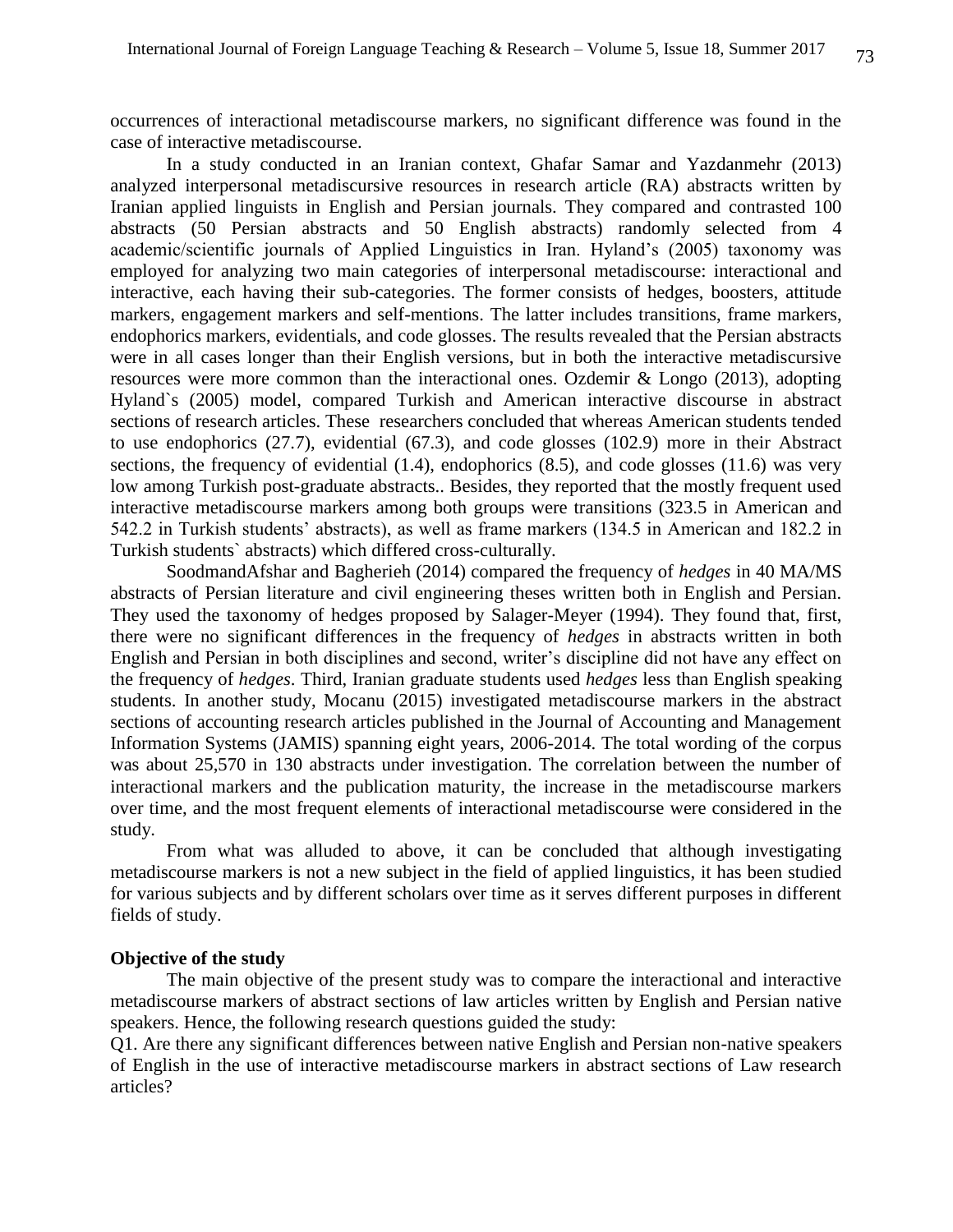Q2. Are there any significant differences between native English and Persian non-native speakers of English in the use of interactional metadiscourse markers in abstract sections of Law research articles?

#### **Method**

## **Corpus of the study**

 The corpora of the present study featured a total of 80 Abstract sections of articles in the field of law written by American and Iranian native speakers. The reason behind the selection of the mentioned texts was the paucity of research on metadiscourse markers in the abstract sections in this field of soft sciences. The articles were carefully selected to help overcome the problem of mismatch between the two languages, each containing about 250-450 words. To ensure the comparability of the two sets of data and because of the brief nature of abstracts, the whole sections, amounting to the total number of 1566words, were analyzed. Accordingly, in order to obtain the most valuable and reliable results, prestigious journals have been used during the corpora selection. The three ISI journals with English native speaker authors were [Journal of](http://www.sciencedirect.com/science/journal/00472352)  [Criminal Justice,](http://www.sciencedirect.com/science/journal/00472352) [American Criminal Courts,](http://www.sciencedirect.com/science/book/9781455725991) and [Criminology;](http://www.sciencedirect.com/science/book/9781455730100) in addition, the other three ISI journals with Iranian (Persian) native speakers authors chosen for the study were [International](http://www.sciencedirect.com/science/journal/17560616)  [Journal of Law, Crime and Justice,](http://www.sciencedirect.com/science/journal/17560616) [Computer Law & Security Review,](http://www.sciencedirect.com/science/journal/02673649) and Journal of Law and Society. The number of articles selected from the first three journals were 22, 8, and 10; also, the number of Iranian articles were 12, 18, and 10, respectively.

In fact, the rigorous choice of different published articles from various online journals helped the researchers substantially enhance the external validity of the findings. . Furthermore, an attempt was made to select the articles whose authors were American native speakers of English and native speakers of Persian based on the author`s affiliation and name. The articles chosen had a date limitation between 2010-2015 from the online archive of leading journals, with the presupposition that all authors have followed the most recent norms and format of academic writing.

## **Procedures**

As was pointed out earlier, there was a need to control such some variables as native language, affiliation, the year of publication, topic, and the length of Abstracts in each article. To identify the metadiscourse markers each Abstract section was read word by word through a manual frequency count to keep an orderly numeral record of metadiscourse markers (MDMs). Inevitably, the size of each Abstract section differs in both groups. The careful selection of articles was very crucial in order to guarantee a sound comparison; therefore, all the Abstracts chosen contained similar number of words.

The study aimed at meticulously scrutinizing MDMs through the comprehensible model developed by Hyland and Tse (2004) and Hyland (2005) (see Table 1 & 2). Moreover, to reach the most reliable results and prevent probable mistakes, the Abstracts chosen as well as the categories of MDMs were checked by three university professors. To ensure the target categories and articles best suited the purpose of the study, the inter-rater reliability was calculated (0.87) which was quite noticeable and satisfactory. In order to measure the frequency of occurrence of the MDMs types, a quantitative test (Chi-square test) was run with the p-value of set at  $\langle .05 \rangle$ indicative of the differences between the two sets of data. It needs to be pointed out that as the variance was non-homogeneous and the data was not normally distributed, using Chi-square as a non-parametric test was assumed to make for a more accurate analysis of the differences observed.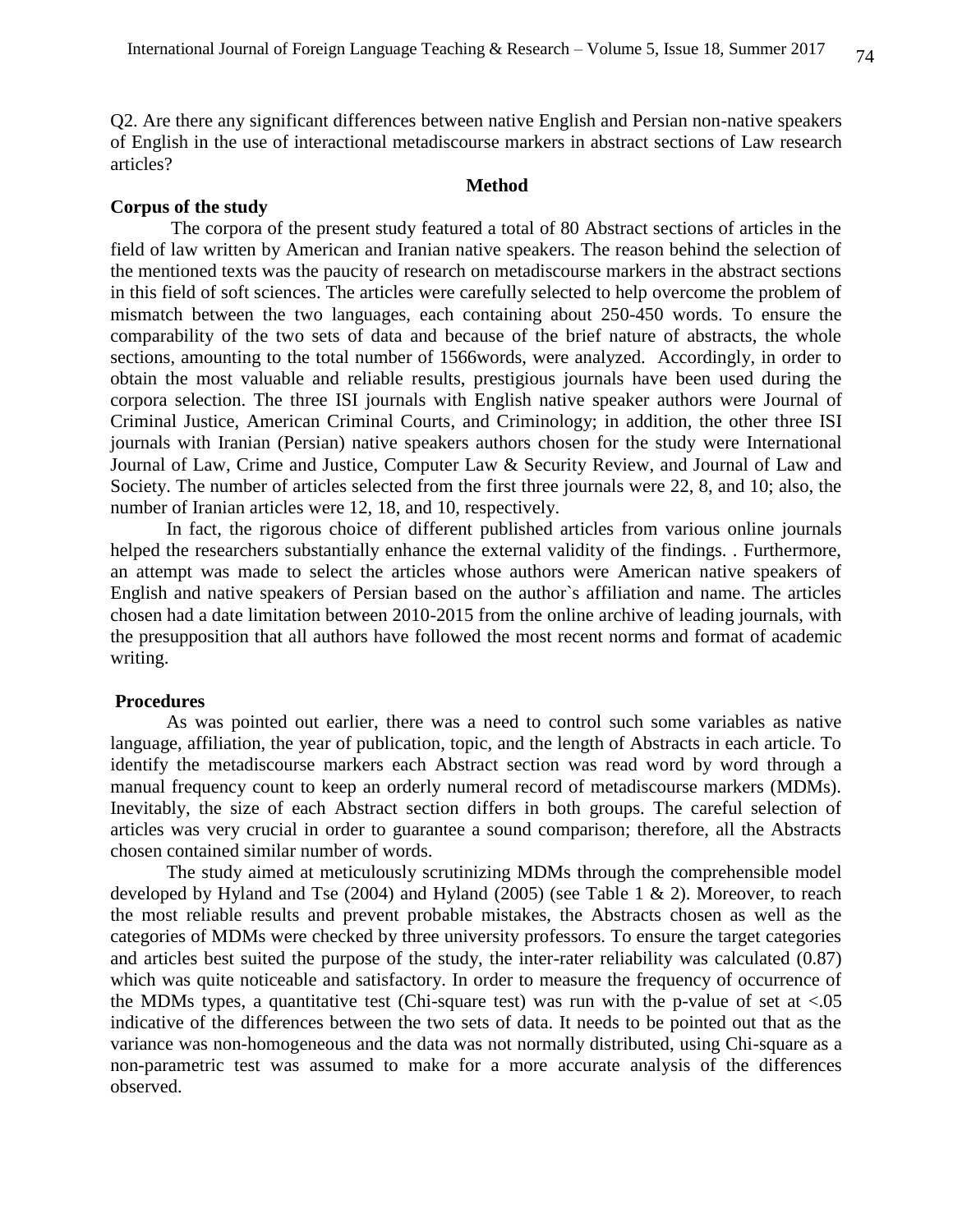Five classifications of metadiscourse markers, based on Hyland and Tse (2004), which has the function of assisting reader through the text, are set out in the following tables. The MDM model of Hyland (2005) displayed in Table 2 involves five different interactional resources with the same purpose as Table 1.

| <b>Table 1.</b> Interactional category resources |         |                                                       |                                 |  |  |
|--------------------------------------------------|---------|-------------------------------------------------------|---------------------------------|--|--|
| Category                                         |         | Function                                              | Example                         |  |  |
| Interactive resources                            |         | Help to guide the reader                              |                                 |  |  |
|                                                  |         | through the text                                      |                                 |  |  |
| <b>Transitions</b>                               |         | express relations between in addition; but; thus; and |                                 |  |  |
|                                                  |         | main clauses                                          |                                 |  |  |
| Frame                                            | markers | discourse acts, sequences or                          | finally; to<br>conclude;<br>my  |  |  |
|                                                  |         | stages                                                | purpose is                      |  |  |
| Endophorics                                      |         | information in other parts of                         | noted above; see figure; in     |  |  |
|                                                  |         | the text                                              | section 2                       |  |  |
|                                                  |         | information from other texts                          | according to X; Z states        |  |  |
| Evidentials                                      |         |                                                       |                                 |  |  |
|                                                  |         | propositional meaning                                 | namely; e.g.; such as; in other |  |  |
| Code glosses                                     |         |                                                       | words                           |  |  |

Hyland (2004) explains each category/resource as follows:

Interactive resources are related to information management by the writer on how to interpret and organize them in a way that is proper for the readers` knowledge. "Interactional resources focus on the participants of the interaction and seek to display the writer's persona and a tenor consistent with the norms of the disciplinary community" (Hyland, 2004, p. 139).

| <b>Lable 2.</b> Model of MDMs daopted from Hyland (2005) |                                              |                                                           |  |
|----------------------------------------------------------|----------------------------------------------|-----------------------------------------------------------|--|
| Interactional                                            | Involve the reader in the Examples           |                                                           |  |
|                                                          | text                                         |                                                           |  |
| Hedges                                                   | withhold commitment and might;               | possible;<br>perhaps;                                     |  |
|                                                          | open dialogue                                | about                                                     |  |
| <b>Boosters</b>                                          |                                              | emphasize certainty and in fact; definitely; it is clear  |  |
|                                                          | close dialogue                               | that                                                      |  |
| Attitude markers                                         | expresses writers' attitude unfortunately; I | agree;                                                    |  |
|                                                          | to proposition                               | surprisingly                                              |  |
| Self-mentions                                            | explicit reference to I; we; my; me; our     |                                                           |  |
|                                                          | $\text{author}(s)$                           |                                                           |  |
| Engagement                                               |                                              | explicitly build relationship consider; note; you can see |  |
| markers                                                  | with reader                                  | that                                                      |  |

**Table 2.** *Model of MDMs adopted from Hyland (2005)*

*Transition* including various devices such as conjunctions is applied to remark addition, contrast, and consequence on the contrary to external world. Then, *frame markers* are defined as elements of text structure such as indicating topic shift, labeling text stages, etc., and references to text boundaries. *Endorophoric markers* recover the writer's intentions by referring to other parts of the text by making other materials noticeable. Also, *evidentials* show the textual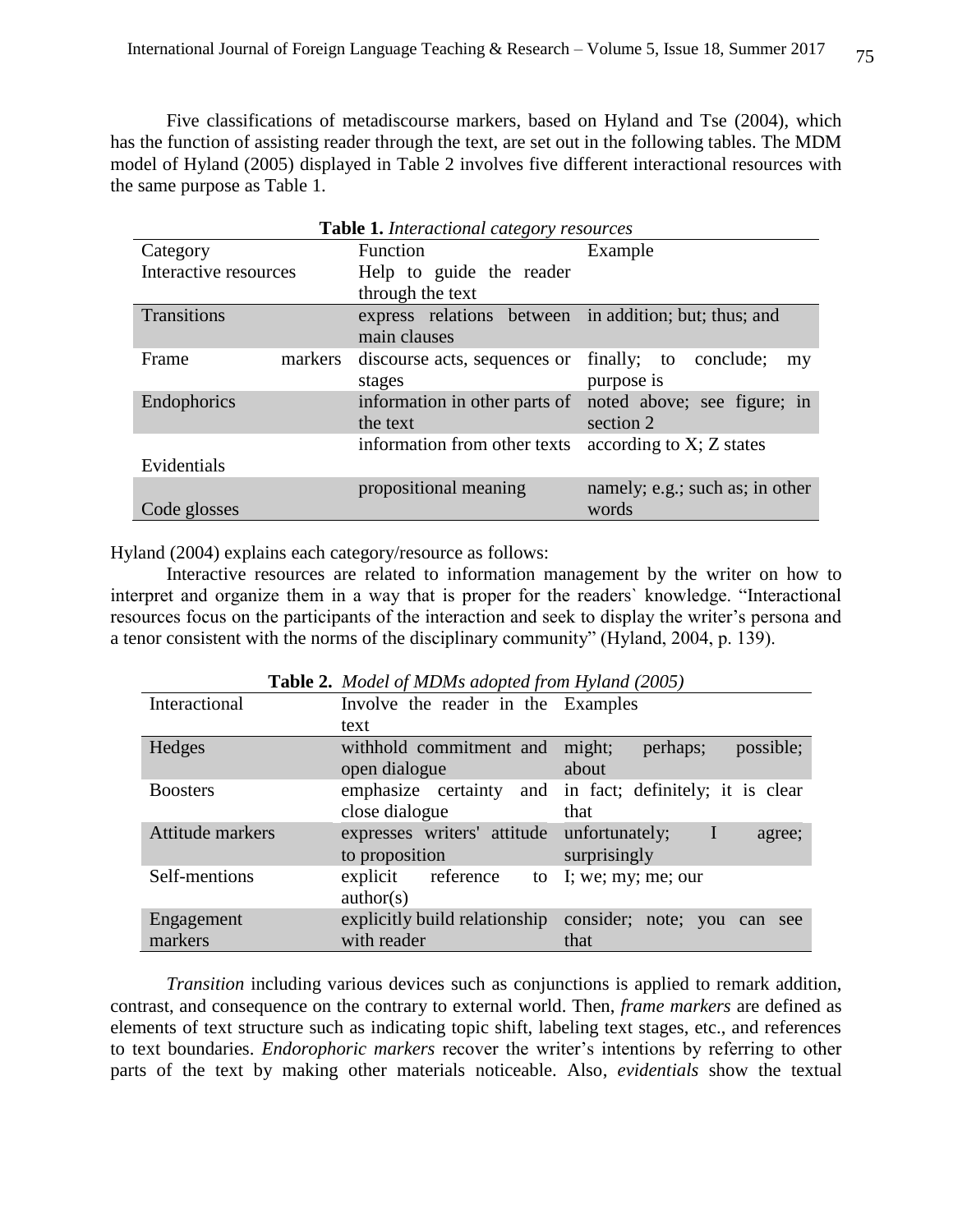information source that is currently outside the targeted text. Finally, *Code glosses* indicate the reword of ideational information.

Metadiscourse, Hyland argues, is the effort of the writer for controlling the level of personality in the text and build up a proper relationship to the audience, data, arguments, the expression of attitudes, the degree of intimacy, the degree of reader involvement, and the communication commitments (p. 139).

There are five classifications of markers including hedges, attitude markers, selfmentions, and engagement markers, each defined as follows. First, *Hedges* represent the reluctance of the writer to mark propositional information in order. Second, *boosters* indicate emphasis and certainty of propositions. Also, *attitude markers* show the writer`s conveyance of the surprise obligation, agreement, propositional information, importance, etc. *Self-mentions*, on the other hand, express the presence of the author through the use of first person pronoun and possessives. And lastly, *engagement markers* which address the reader explicitly, include them as participants, or attract their attention through the use of imperatives, personal pronouns, question forms, etc.

In brief, the present study aimed at examining MDMs in two different sets of data in the field of law. In the first step, the MDMs were marked and classified according to Hyland and Tse (2004) and Hyland (2005).The next step was the identification of a proper non-parametric analysis of the data to determine the frequency of occurrence in the texts to find the differences more evidently.

### **Results**

To realize the differences between the targeted corpora in English and Persian carefully, MDMs of each category were counted separately to calculate the exact frequency of their occurrences. Table 3 indicates the number and frequency of occurrence of MDMs in English and Persian Abstracts according to Hyland and Tse's (2004) categorization.

|                                     | Frequency      | Percentage     | Relative       | Frequency      | Percentage     | Relative       |
|-------------------------------------|----------------|----------------|----------------|----------------|----------------|----------------|
| Categories                          | of Persian     | of Persian     | Frequency      | of English     | of English     | Frequency      |
|                                     | <b>MDMs</b>    | <b>MDMs</b>    | Persian        | <b>MDMs</b>    | <b>MDMs</b>    | English<br>of  |
|                                     |                |                | <b>MDMs</b>    |                |                | <b>MDMs</b>    |
| <b>Transitions</b>                  | 733            | 92.5           | 46.8           | 658            | 86.12          | 42.0           |
| Frame<br>markers                    | 9              | 1.13           | 0.57           | 21             | 2.74           | 1.34           |
| Endophori<br>$\mathbf{c}\mathbf{s}$ | $\overline{0}$ | $\overline{0}$ | $\overline{0}$ | $\overline{0}$ | $\overline{0}$ | $\overline{0}$ |
| Evidentials                         | 16             | 2.02           | 1              | 45             | 5.89           | 2.8            |
| Code<br>glosses                     | 34             | 4.29           | 2.1            | 40             | 5.23           | 2.5            |
| Total                               | 792            | 100            | 50.5           | 764            | 100            | 48.64          |

**Table 3**. *Frequency of MDMs based on Hyland and Tse (2004)*

Comparing the target texts with respect to their language (Persian and English) demonstrated similarities and differences between the two groups. As can be seen in Table 3, transitions are the most frequently used markers in Persian (92.5%) and English (86%). In Persian abstracts after transitions, code glosses (4.2%), evidentials (2%), and frame markers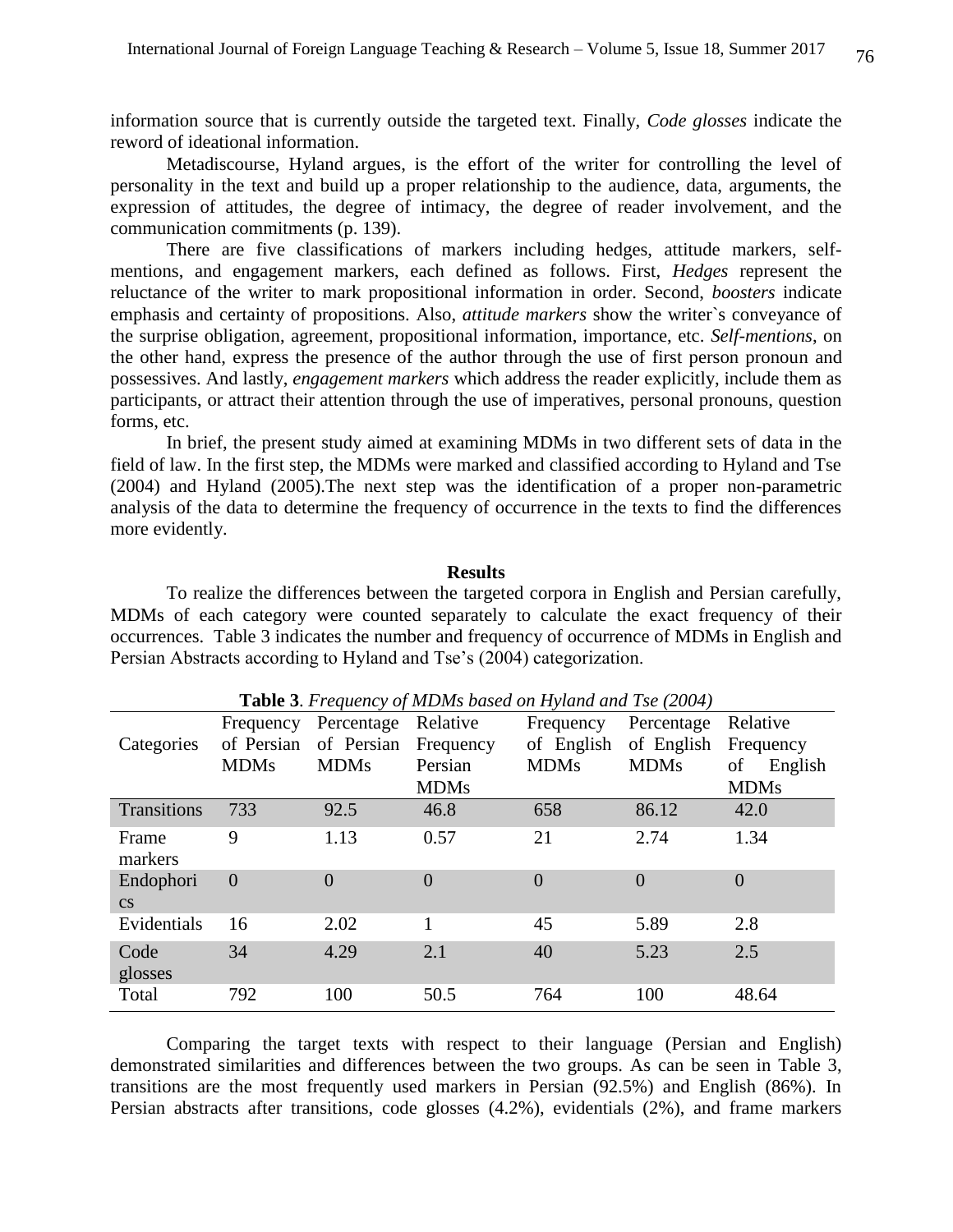(1.1%) bear larger frequencies, respectively. On the other hand, endophorics were absent in the corpus of the study which may be due to the way information is presented in abstracts.

The findings show that unlike Persian corpus, evidentials rank second (5.8%) followed by code glosses (5.2%) and frame markers (2.7%) the third and fourth in English corpus, respectively. Similar to Persian results, the frequency of occurrences evidentially demonstrated that endophorics do not appear or scarcely appear in the English abstract sections. In total, Persian MDMs outnumber English MDMs, although the difference is not very significant.

Table 4 demonstrates the number and frequency of MDMs in English and Persian corpus based on Hyland's (2005) classification of markers.

| Categories      | Frequency   | Percentage  | Relative    | Frequency   | Percentage  | Relative    |
|-----------------|-------------|-------------|-------------|-------------|-------------|-------------|
|                 | of Persian  | of Persian  | Frequency   | of English  | of English  | Frequency   |
|                 | <b>MDMs</b> | <b>MDMs</b> | Persian     | <b>MDMs</b> | <b>MDMs</b> | of English  |
|                 |             |             | <b>MDMs</b> |             |             | <b>MDMs</b> |
| Hedges          | 56          | 42.1        | 3.5         | 97          | 34.15       | 6.1         |
| <b>Boosters</b> | 13          | 9.77        | 0.08        | 23          | 8.09        | 1.46        |
| Attitude        | 9           | 6.76        | 0.57        | 29          | 10.21       | 1.85        |
| markers         |             |             |             |             |             |             |
| Self-           | 36          | 27.06       | 2.29        | 114         | 40.14       | 7.2         |
| mentions        |             |             |             |             |             |             |
| Engagement      | 19          | 14.28       | 1.2         | 21          | 7.39        | 1.3         |
| markers         |             |             |             |             |             |             |
| Total           | 133         | 100         | 7.64        | 284         | 100         | 17.91       |

**Table 4**. *Frequency of MDMs based on Hyland (2005)*

As Table 4 depicts, the higher total percentage of English MDMs clearly shows this model of categorization makes a clear distinction in terms of the use of MDMs in the two sets of data. In English corpus, self-mentions are of the highest frequency of 40.14%, hedges 34.15%, attitude markers 10.21%, boosters 8.09 %, and engagement markers are 7.39 %. Results also show that in Persian corpus the highest percentage belongs to hedges 3.5%, where self-mentions rank second 27.06%, engagement markers 14.28%, attitude markers 6.76%, and finally boosters with the frequency of 9.77% are the least frequently used markers of all.

Table 5 depicts the Chi-square tests in both English and Persian corpora based on the first categorization of MDMS (Hyland and Tse, 2004).

| Categories         | Chi-Square | Asymp. Sig. |
|--------------------|------------|-------------|
| <b>Transitions</b> | 4.044      | $.044*$     |
| Frame markers      | 4.80       | $.028*$     |
| Endophorics        |            |             |
| Evidentials        | 13.78      | $.000*$     |
| Code glosses       | .486       | .485        |
| Total              | $.5\,$     | .478        |

**Table 5**. *Chi-square Analysis of MDMs based on Hyland and Tse (2004)* Categories Chi-Square Asymp. Sig.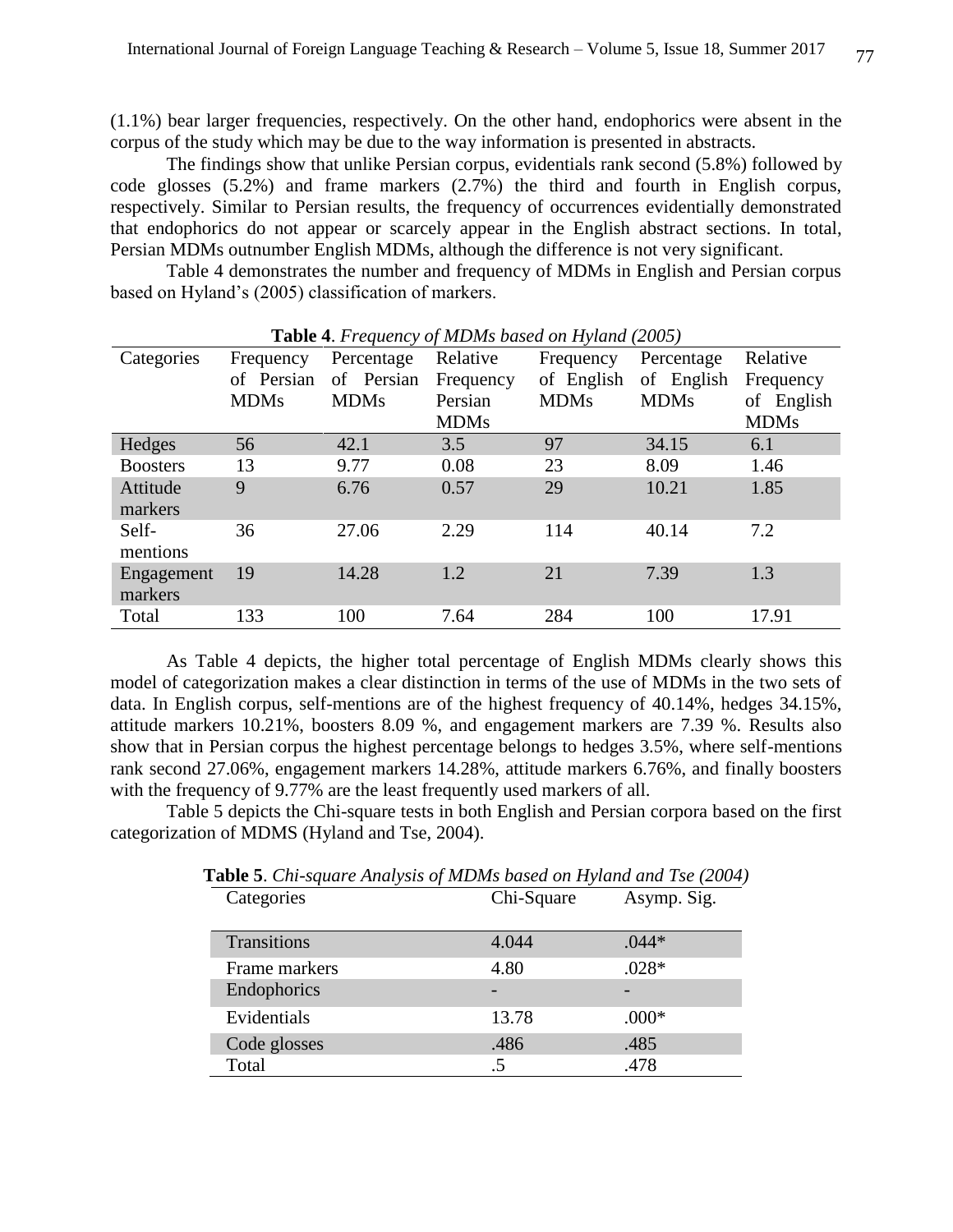Based on the results of Chi-square test, it can be inferred that there was a noticeable difference between the groups in using evidentials  $(p<0.05)$ . According to the statistics, English researchers tend to use more evidentials to apply more support and justification in their writing (Noorian & Biria, 2010). Also, there was a significant difference in the use of transitions (p<0.05) which demonstrates that Persian researchers were more in favor of applying conjunctions than their corresponding English counterparts. Frame markers were also found to be different in both groups, where English writers tend to use more of references, topic shifts, and labels. By contrast, evidentials were the least frequent of all categories since they were absent in the corpora showing that in the abstract section of articles there is no need felt for referring back to the other parts of the article. The difference in the use of code glosses was not statistically significant, either.

Table 6 illustrates the findings based on the second category (i.e. Hyland, 2004) and a Chi-square test on both English and Persian corpora.

| Table 6. Chi-square Analysis of MDMs based on Hyland (2005) |            |             |  |  |
|-------------------------------------------------------------|------------|-------------|--|--|
| Categories                                                  | Chi-Square | Asymp. Sig. |  |  |
| Hedges                                                      | 10.98      | $.001*$     |  |  |
| <b>Boosters</b>                                             | 2.77       | .096        |  |  |
| Attitude markers                                            | 10.59      | $.001*$     |  |  |
| Self-mentions                                               | 40.56      | $.000*$     |  |  |
| <b>Engagement markers</b>                                   |            | .752        |  |  |
| Total                                                       | 54.67      | $.000*$     |  |  |

As can be seen in Table 6, the total number of markers was significantly different indicating that English researchers evidently used a significantly higher number of markers. Based on the Chi-square analysis, it can be inferred that English researchers showed more tendency toward the use self-mentions, attitude markers, and hedges ( $p<0.05$ ). On the contrary, Persian researchers did not prefer to mention the author in the article, as well as noting attitude markers and hedges, whereas the groups did not differ much in the use of boosters and engagements markers.

### **Discussion**

In response to the first research question, the extent to which the differences exist between native English and Persian non-native speakers of English in the use of interactive metadiscourse markers in abstract sections of law research articles, the findings revealed that English writers employed more metadiscourse markers than their Iranian counterparts. The difference might be attributed to the fact that English speaking authors were writing in their own language and were actually more familiar with the rules of English structures. Additionally, the dominance of utilizing metadiscourse markers might be ascribed to the cultural background of the English authors in that they wish to establish a better reader-writer relationship to ensure coherence in their texts. Results of Chi-square tests confirmed the statistical significance of the difference among the two categories of native English and Persian law articles regarding the frequency of interactional MDMs with English authors utilizing more MDMs than their Persian counterparts.

Results of the present study are in line with those obtained by Garcia-Calvo (2002) who compared and contrasted Spanish and English abstracts of Linguistics and Bioscience articles. Her results showed that native English authors employed more MDMs than non-native (Spanish) ones. The findings are also in line with Hu and Cao (2011) who found that native English writers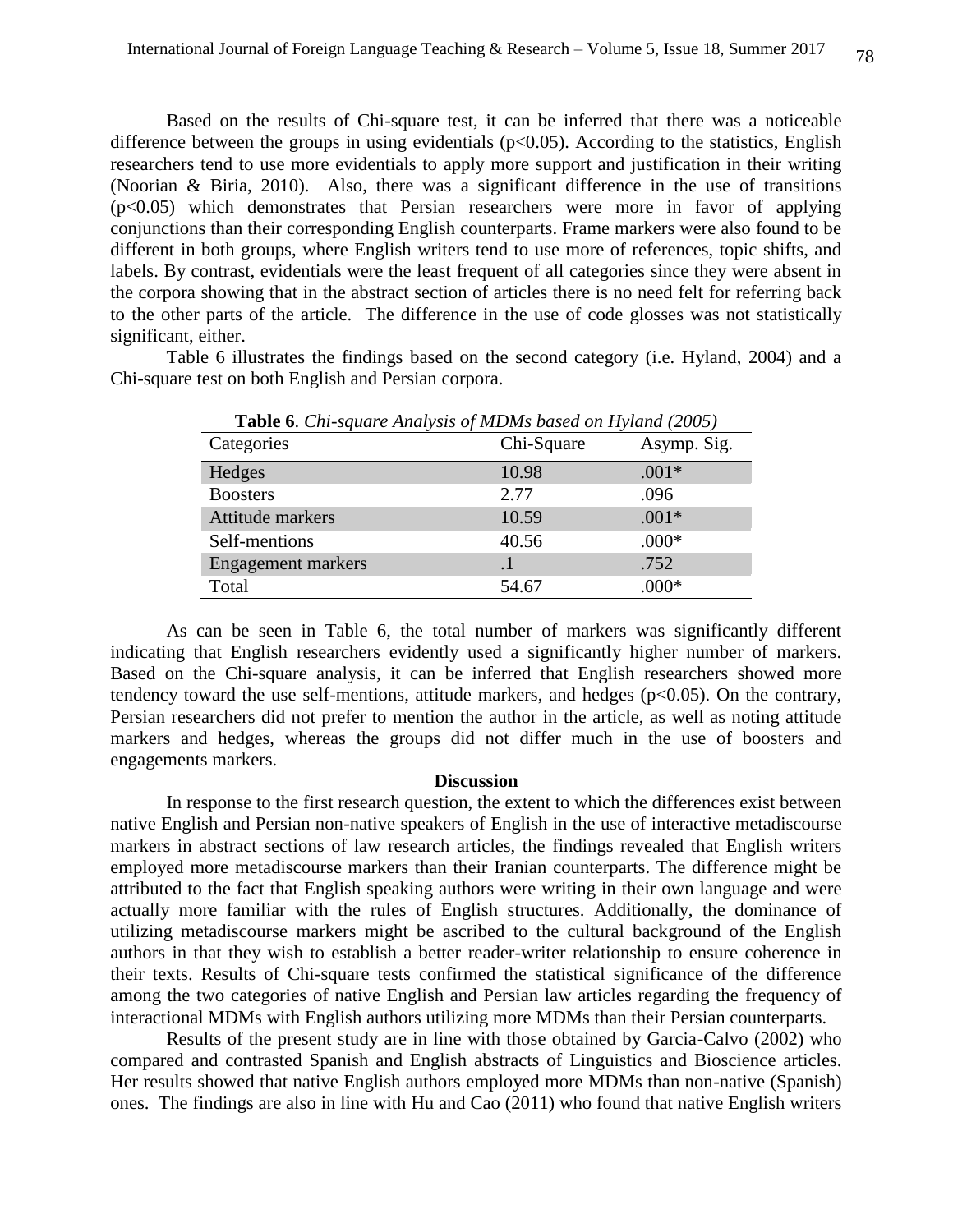used more interactional MDMs than their non-native counterparts. The outcomes further chime with yet another study by Ozdemir and Longo (2013) who compared interactive discourse in abstract sections in Turkish and American research articles and concluded that the frequency of metadiscourse markers differs significantly across the two cultures. These researchers further showed that the number of metadiscourse markers utilized by American researchers overweighed their counterparts, which justified the cross-cultural difference among the two groups. SoodmandAfshar and Bagherieh (2014) also comparing the frequency of *hedges* in MA/MS abstracts of Persian literature and civil engineering theses written both in English and Persian also reported that native English authors employed more *hedges* than non-native (Persian) authors. Nevertheless, the findings of the present study were in contrast with those of Kawase`s (2015) study aimed at investigating metadiscourse markers in PhD theses as well as the related research articles published by the same authors in a short interval after their theses. . Results indicated that the least frequent marker used among the five types highlighted by Hyland (2005) was evidentials. Also relevant here is the study conducted by Kawase (2015) who was able to show that the authors whose works were examined did not include many transitions in their research articles introductions. The researcher attributed the observed differences to the "tacit understanding between 'expert' writers and readers and thus tend to be less explicit in their exposition than we might expect in dissertations" (Swales, 2004, p. 119).

The second research question was posed to analyze the extent to which there are any differences between native English and Persian non-native speakers of English in the use of interactional metadiscourse markers in abstract sections of Law research articles. Obtained results revealed that there was a little significant difference among the two categories of native Persian and native English law articles regarding the frequency of interactive meta-discourse markers. The findings showed that native Persian writers use transitions more than native English writers. But the other interactive MDMs are employed more in English abstracts. In a study carried out by Ozdemir and Longo (2013) based on the model proposed by Hyland (2005), which is of direct relevance to the present research, it was found that Turkish authors tended to use more transitions than other categories in their abstract sections of research articles. The variations of the results were then interpreted to be because of cross-cultural difference between American and Turkish researchers. This provides evidence for the findings of the current study. The outcomes of this study also replicated those of Noorian and Biria (2010) revealing that compared with Iranian scholars, the importance of acceptance and solidarity in American culture induces American authors to utilize more interpersonal markers for their concern for reader/writer interaction. .

In addition, in Mocanu`s (2015) study where the focus was to find the most frequent elements of interactional metadiscourse, the correlation between the number of interactional markers and the publication maturity, and the increase in the metadiscourse markers over time, it was found out that the Romanian accounting authors tended to use more tangible metadiscourse elements over time. This has been referred to as the impact of historical changes such as the transition from communism to capitalism, the improvement in internationalization trend, and joining the European Union. By contrast, Farzannia and Farnia (2016) observed that the total use of metadiscourse markers by Iranian non-native writers overweighed native English writers in introduction sections of mining research articles.

The study of MDMs gives a clear distinction on the cross-cultural use of discourse among different writers. However, the difference can facilitate clear transfer and conveyance of the important information in abstract sections of their research articles, as well as other sections, for both readers and writers. This can also be of great significance for the field of ESL/EFL learning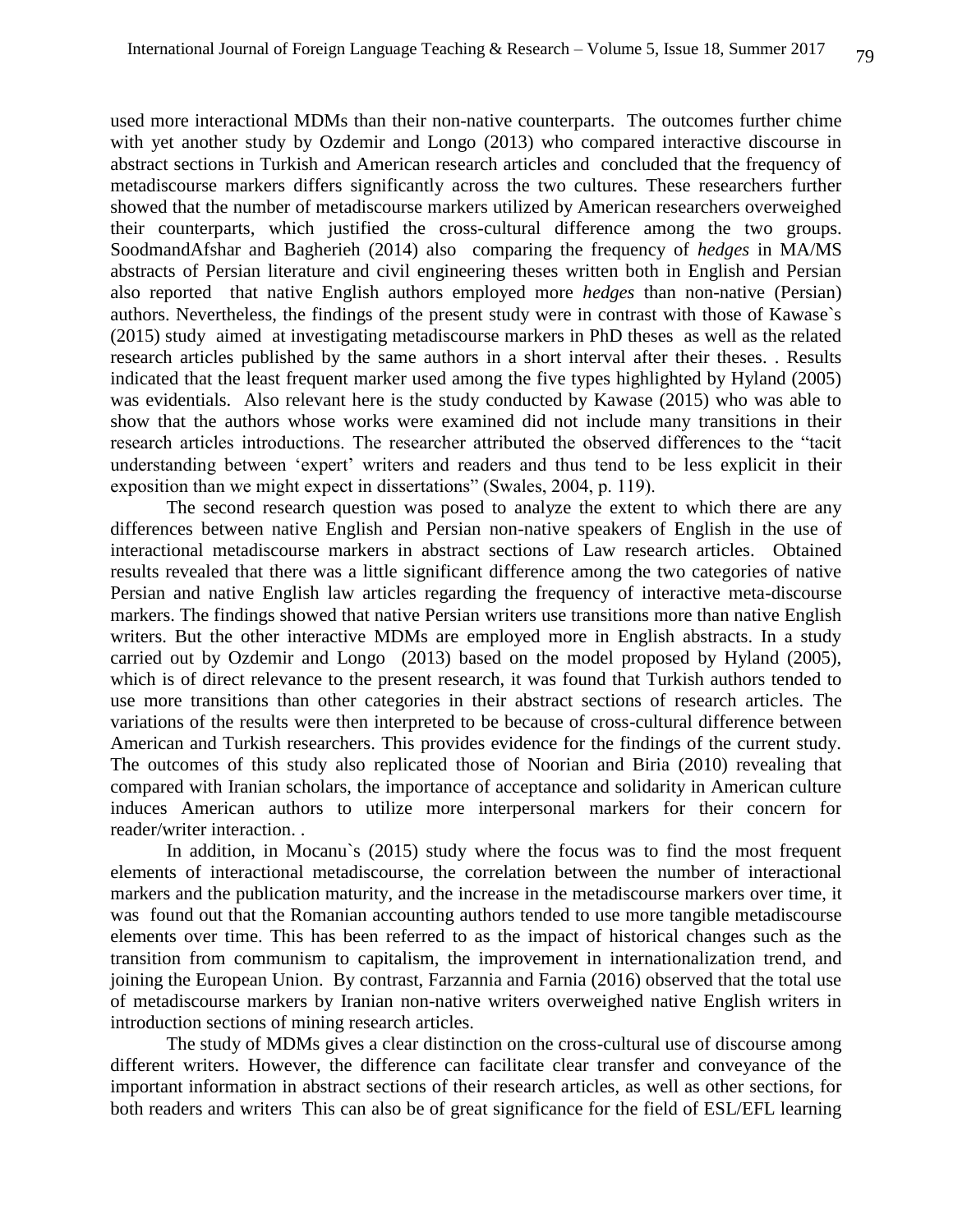and teaching where L2 teachers can raise learners' awareness of cultural differences and variations, manifested in the way academic texts are organized in terms of metadiscourse which might result in L2 learners'inadequate writing samples. (Mauranen, 1993). Indeed, by building upon the findings of meta-discourse studies, L2 teachers can help learners identify and use the discourse markers in developing and organizing discourse considering culture-specific norms.

According to the findings of this study and along with other related studies (Faghih and Rahimpour, 2009; FiroozianPooresfahani, Khajavy and Vahidnia, 2012; Taki &Jafarpour, 2012; Jalilifar&Mehrabi, 2014; Crismore&Abdollahzadeh, 2010; Abdollahzadeh, 2003), the variation between Persian and English writers in terms of MDM utilization indicates that the culture is an effective aspect in academic world of research articles in terms of rhetoric, linguistic, and the discourse. As such, metadiscourse is a term related to textual elements which are over and above sentences, paragraphs, or even pragmatic level. In this respect, Dafouze-Milne (2008) claims that the metadiscourse differences lie in the fact that writing is a communicative and social process through which writers can develop texts and engage readers by expressing his/her propositions and viewpoints. In other words, the significance of abstract sections motivates non-native authors of "using a mixture of their cultural tendencies and an adaptation of themselves to the target language conventions" (Akbas, 2012, p.20).

To summarize, the findings of the current study might contribute to the researchers interested in the field of contrastive rhetoric, contrastive analysis, cross-cultural studies, studies of culture in Law articles, and the researchers studying the similarities and differences between Asian and Western cultures in terms of written language or academic texts.

# **Conclusion**

To conclude, the present study set out to compare and contrast the frequency of metadiscourse markers in abstract sections of law articles written in English by native English and native Persian writers. The researchers analyzed the data against two taxonomies of Hyland and Tse (2004) and Hyland (2005). The analysis was carried out in terms of interactive and interactional metadiscourse markers. Regarding the interactive MDMs, the obtained results revealed that in both corpora analyzed interactive markers were utilized and there was not a significant difference between English and Persian abstracts. Although Persian writers tended to use more transitions, English writers employed other interactive markers slightly more than their Persian counterparts. The results of interactional markers analysis, on the other hand, indicated that the English corpus used hedges, boosters, attitude markers, self-mentions, and engagement markers more than Persian corpus. Transition markers were only used more frequently by Persian authors than their English counterparts.

By drawing on the findings, it can be concluded that in contrast to Persian authors, American writers may be less confident, more conservative, and more motivated to state their affective values in their writings. In the case of American writers, the dominance of the use of metadiscourse markers may be attributed to the of the authors' cultural background stressing the importance of establishing reader-writer relationship in their texts.

As a branch of pragmatics, L2 teachers are recommended to draw learners' attention to the way metadiscourse markers influence text organization and interpretation. It should be noted, however, that, as Crismore et al. (1993) rightly point out, gaining knowledge in this area of language is rather difficult. The findings of this and other related metadiscourse studies can help EFL teachers and learners pinpoint and tackle the problematic areas in the use of MDMs in their articles. Learners need to be familiar with the concepts of cohesion and coherence in the text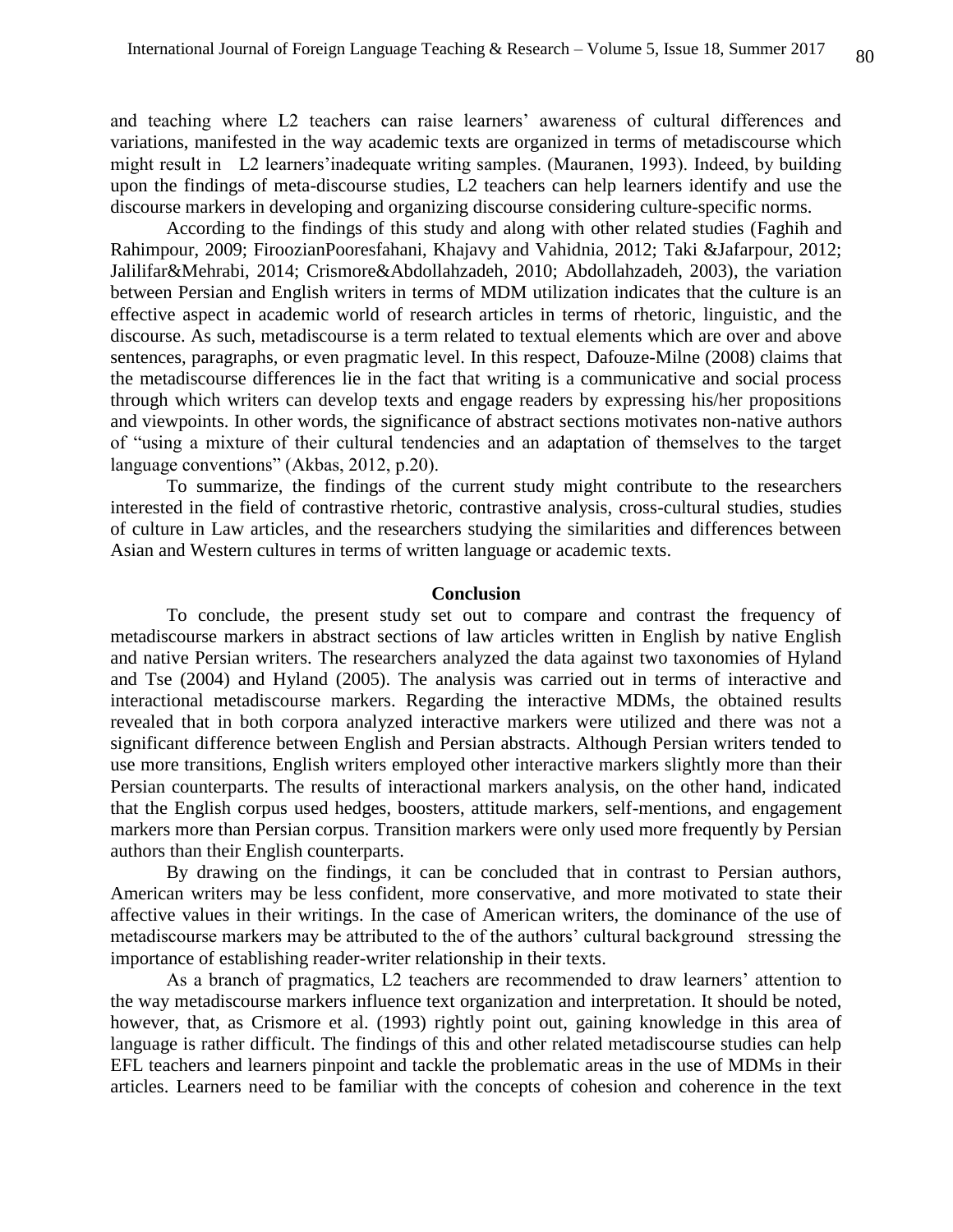which can be achieved through learning the functional roles of interactive and interactional metadiscourse markers in different contexts.

This study has some limitations which need to be acknowledged. The study was limited to investigating the MDMs in 80 articles which was a rather constrained corpus. Hence, covering article abstracts from a variety of files under the scope of Law articles is recommended. Indeed, there is room for further research using a larger, inclusive sample on abstracts of different articles in various horizons of applied linguistics as well as other research areas. Lastly, future research can study different languages in terms of utilizing MDMS with the purpose of discovering the cultural/social differences based on the markers` use.

### **References**

Abdi, R. (2012). Metadiscourse strategies in research articles: A study of the differences across subsections. *Journal of Teaching Language Skills*, *3*(1), 1-16.

Abdollahzadeh, E. (2003). Interpersonal metadiscourse in ELT papers by Iranian and Anglo-American academic writers. In *international conference on multiculturalism in ELT practice at Baskent University, Turkey*.

Afshar, H. S., &Bagherieh, M. (2014). The Use of Hedging Devices in English and Persian Abstracts of Persian Literature and Civil Engineering MA/MS Theses of Iranian Writers. *Procedia-Social and Behavioral Sciences*, *98*, 1820-1827.

Akbas, E. (2012). Exploring metadiscourse in master's dissertation abstracts: Cultural and linguistic variations across postgraduate writers. *International Journal of Applied Linguistics & English Literature*, *1*(1), 12-26.

Allami, H. (2013). Metadiscourse Markers in the Discussion/Conclusion Section of Persian and English Master's Theses. *Journal of Teaching Language Skills*, *5*(3), 23-40.

Atkinson, D. (1997).A critical approach to critical thinking in TESOL. TESOL quarterly, 31(1),71-94.

Attaran, A. (2014). Study of metadiscourse in ESP articles: A comparison of English articles written by Iranian and English native speakers. *International Journal of Learning, Teaching and Educational Research*, *5*(1), 63-71.

Boshrabadi, A. M., Biria, R., &Zavari, Z. (2014). A Cross Cultural Analysis of Textual and Interpersonal Metadiscourse Markers: The Case of Economic Articles in English and Persian Newspapers. *Advances in Language and Literary Studies*, *5*(2), 59-66.

Carson, J. G. (1998). Cultural backgrounds: what should we know about multilingual students?Tesol Quarterly, 32(4), 735-740

Crismore, A. (1989). Talking with readers. *Metadiscourse as Rhetorical Act. New York: Peter Lang*.

Crismore, A., Markkanen, R., &Steffensen, M. S. (1993). Metadiscourse in persuasive writing a study of texts written by American and Finnish university students. *Written communication*, *10*(1), 39-71.

Dafouz-Milne, E. (2008). The pragmatic role of textual and interpersonal metadiscourse markers in the construction and attainment of persuasion: A cross-linguistic study of newspaper discourse. *Journal of pragmatics*, *40*(1), 95-113.

Enkvist, N. E., &Kohonen, V. (Eds.). (1978). *Text Linguistics, Cognitive Learning and Language Teaching*. Finnish Association for Applied Linguistics.

Estaji, M., &Vafaeimehr, R. (2015). A comparative analysis of interactional metadiscourse markers in the Introduction and Conclusion sections of mechanical and electrical engineering research papers. *Iranian Journal of Language Teaching Research*, *3*(1), 37-56.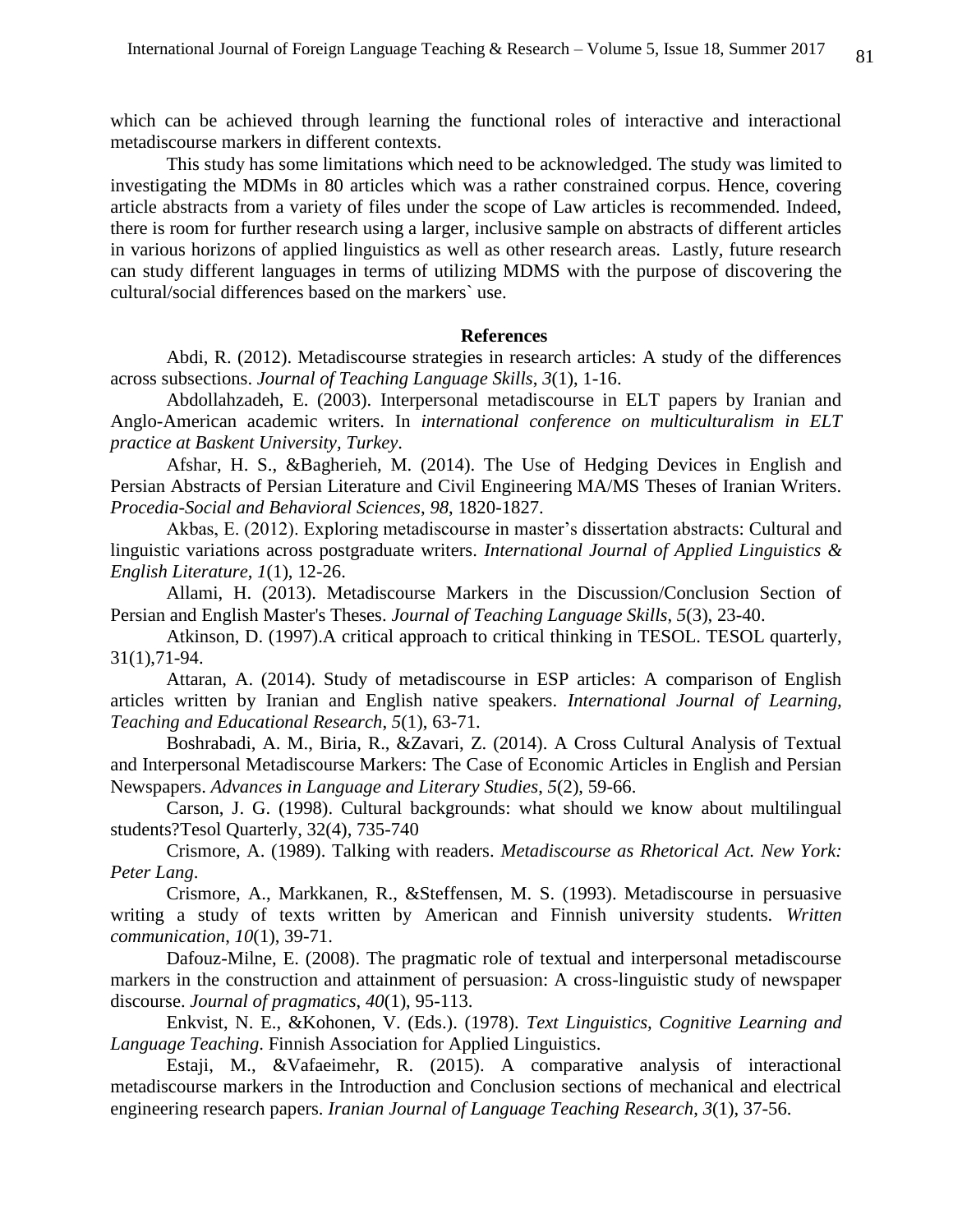Farzannia, S., &Farnia, M. Metadiscourse Markers in Introduction Sections of Persian and English Mining Engineering Articles, 17(49)

Fox, H. (1994). Listening to the World: Cultural Issues in Academic Writing. National Council of Teachers of English, 1111 W. Kenyon Road, Urbana, IL 61801-1096 (Stock No. 29536-3050:\$12.95 members, \$16.95 nonmembers).García-Calvo, J. (2002). Uses of Metadiscourse in a Research Abstracts for Scientific Events. REL, 57. doi:10.5380/rel.v57i0.18395

Gillaerts, P., & Van de Velde, F. (2010). Interactional metadiscourse in research article abstracts. *Journal of English for Academic purposes*, *9*(2), 128-139.

Gholami, J., &Ilghami, R. (2016). Metadiscourse markers in biological research articles and journal impact factor: Non-native writers vs. native writers. Biochem. Mol. Biol. Educ., 44(4), 349–360. doi:10.1002/bmb.20961

Harris, Z. S. (1970). Linguistic transformations for information retrieval. In *Papers in structural and transformational linguistics* (pp. 458-471). Springer Netherlands.

Hu, G., & Cao, F. (2011). Hedging and boosting in abstracts of applied linguistics articles: A comparative study of English-and Chinese-medium journals. *Journal of pragmatics*, *43*(11), 2795-2809.

Hyland, K. (1998). Exploring corporate rhetoric: Metadiscourse in the CEO's letter. *Journal of Business Communication*, *35*(2), 224-244.

Hyland, Ken. 1998. "Persuasion and context: The pragmatics of academic metadiscourse." *Journal of pragmatics* no. 30 (4):437-455.

Hyland, K. (1998). Exploring corporate rhetoric: Metadiscourse in the CEO's letter. *Journal of Business Communication*, *35*(2), 224-244.

Hyland, K., & Tse, P. (2004). Metadiscourse in academic writing: A reappraisal. *Applied linguistics*, *25*(2), 156-177.

Jalilifar, A., &Alipour, M. (2007). How explicit instruction makes a difference: Metadiscourse markers and EFL learners' reading comprehension skill. *Journal of College Reading and Learning*, *38*(1), 35-52.

Kawase, T. (2015). Metadiscourse in the introductions of PhD theses and research articles. *Journal of English for Academic Purposes*, *20*, 114-124.

Khedri, M., Heng, C. S., &Ebrahimi, S. F. (2013). An exploration of interactive metadiscourse markers in academic research article abstracts in two disciplines. *Discourse Studies*, *15*(3), 319-331.

Khedri, M., Ebrahimi, S. J., & Chan, S. H. (2013). Interactional metadiscourse markers in academic research article result and discussion sections. *3L; Language, Linguistics and Literature, The Southeast Asian Journal of English Language Studies*, *19*(1), 65-74.

Kopple, W. J. V. (1985). Some Exploratory Discourse on Metadiscourse. College Composition and Communication, 36(1), 82. doi:10.2307/357609

Kuhi, D., & Mousavi, Z. (2015). A Diachronic Study of Interpersonality in Research Articles' Discussion Section: The Field of Applied Linguistics. *International Journal*, 4(2), *6-13*.

Lautamatti, L. (1978). Observations on the development of the topic in simplified discourse. *Afinla-import*, *8*(22), 71-104.

Marandi, S. (2002). Contrastive EAP rhetoric: metadiscourse in Persian versus English. *Unpublished doctoral dissertation, University of Tehran, Tehran*.

Marandi, S. (2003). "Metadiscourse in Persian/English master's theses: A contrastive study." Iranian Journal of Applied Linguistics (IJAL),2(6), 23-42.